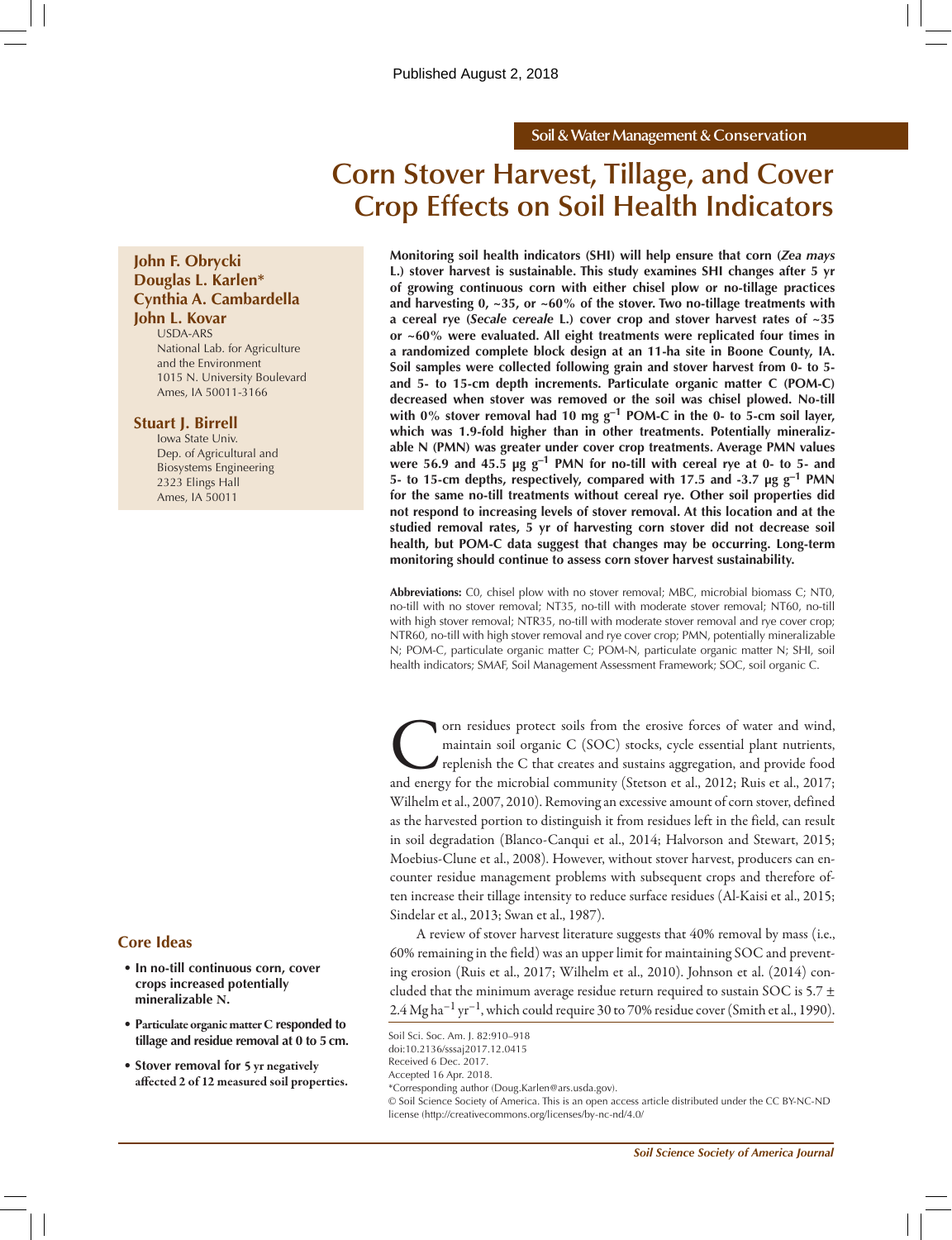Fields producing higher yields may provide more available stover for removal while still returning sufficient residue for soil resource protection (Karlen and Huggins, 2014). Current guidelines suggest that stover can be removed when corn grain yields are above  $11 \text{ Mg ha}^{-1}$  (15.5% moisture) (Owens et al., 2016).

Multiple studies from U.S. corn-growing regions have documented poorer soil physical and biological properties when stover was removed, especially when removal rates were high (>40%). The negative effect was site-specific and more pronounced in drier areas such as western Minnesota and South Dakota and nonirrigated sites in Nebraska (Supplemental Table S1). Stover harvest reduced soil organic matter by 10% (Barber, 1979; Blanco-Canqui et al., 2014; Halvorson and Stewart, 2015; Jin et al., 2015; Moebius-Clune et al., 2008; Stetson et al., 2012). Particulate organic matter was reduced by 40% compared with soils with no residue removal ( Jin et al., 2015). Similarly, aggregate stability was reduced between 10 and 30% (Hammerbeck et al., 2012; Jin et al., 2015; Johnson et al., 2016; Karlen et al., 1994; Moebius-Clune et al., 2008; Stetson et al., 2012), but the erodible fraction increased by 1.2- to 6.5-fold in South Dakota, Minnesota, and Nebraska (Blanco-Canqui et al., 2014; Hammerbeck et al., 2012; Johnson et al., 2016; Osborne et al., 2014) because of stover harvest. Soil respiration was 5.5-fold higher when stover was returned than with complete removal (Karlen et al., 1994).

Tillage practices can cause greater changes in soil properties than stover removal alone (Wilhelm et al., 2007). In New York, stover removal reduced water-stable aggregates in both no-till and moldboard plowed soils. The moldboard plow soils had less than half the water-stable aggregates compared with the no-till soils (Moebius-Clune et al., 2008). Moldboard plow soils without stover removal had 19% lower soil organic matter than no-till soils with complete stover removal (Moebius-Clune et al., 2008). Less intensive tillage, such as chisel plowing, had intermediate effects on soil properties when combined with stover removal. In an Illinois study, Villamil and Nafziger (2015) found that soil C was not reduced across all chisel plow and no-till treatments as stover removal increased. Similarly, chisel plowing without stover removal resulted in similar stable aggregate mean weight diameters and erodible fractions compared with no-till soils and stover removal in Minnesota ( Johnson et al., 2016).

Cover crops may help offset some of the soil risks posed by removing higher stover quantities (Blanco-Canqui et al., 2014; Bonner et al., 2014; Moore et al., 2014; Osborne et al., 2014; Pratt et al., 2014; Ruis et al., 2017; Stetson et al., 2012; Wegner et al., 2015). This effect is dependent on the cover crop having sufficient germination success and growth. Cover crops with longer growing periods, such as those planted after corn silage (Moore et al., 2014) or terminated at later dates (Ruis et al., 2017), may increase the likelihood of soil benefits accruing. During a 9-yr study in Iowa, cereal rye planted after corn silage harvest increased soil organic matter, particulate organic matter, and potentially mineralizable N by 15, 44, and 38%, respectively (Moore et al., 2014).

As described above, several interacting variables can influence stover harvest effects on soil properties, including location, crop yields, removal rates, tillage, and use of cover crops. Stover harvest guidelines must consider these site-specific factors to ensure soil resources are maintained over time. Soil samples must be taken to validate these guidelines. Soil samples can be analyzed for individual properties, as was discussed above and can also be evaluated via a multivariate approach such as the Soil Management Assessment Framework (SMAF) (Andrews et al., 2004). Data from both methods can provide information on how soil properties are changing individually and collectively.

Existing data suggest that producers may be reluctant to harvest stover beyond the proposed 40% threshold. For example, in Iowa, the estimated corn stover removal rate is 3.9  $Mg$  ha<sup>-1</sup> (Schmer et al., 2017), which, assuming a grain yield of 9 to 10 Mg  $ha^{-1}$  and a harvest index of 0.5 (Linden et al., 2000), confirms that the removal rate is ~40%. Producers surveyed in Illinois and Missouri were willing to remove corn stover at rates of 40 and 32%, respectively (Altman and Sanders, 2012). When prompted in a 2006 agricultural survey with two stover removal rates (50 or 70%), Iowa farmers expected more negative soil effects at the 70% removal rate, including increased erosion and nutrient loss (Tyndall et al., 2011). Furthermore, 48% of farmers surveyed were not interested in marketing corn stover (Tyndall et al., 2011).

Our objective was to quantify stover harvest rate, tillage practice, and cover crop effects on soil physical, chemical, and biological properties after 5 yr of continuous corn production in central Iowa. This approach fits within a soil health framework because we were interested in soil physical, chemical, and biological responses and their interactions. We hypothesized that the results could contribute to future protocols for refining regional and site-specific stover harvest guidelines for typical Iowa production systems that include different stover harvest, tillage, and cover crop strategies.

## **Methods Site History**

Field plots were located at 42°1'3.3024''N, 93°45'52.128''W. Treatments were established in 2008, and represented one location in a larger bioenergy feedstock study (Karlen et al., 2014a). The soils at the site were primarily Webster silty clay loam (fineloamy, mixed, superactive, mesic Typic Endoaquolls) on 0 to 2% slopes and Clarion loam (fine-loamy, mixed, superactive, mesic Typic Hapludolls) on 2 to 5% slopes (Supplemental Fig. S1). Site-specific estimates suggested that slopes of 1 to 2% were common across the study location.

Prior to plot establishment, the site was used for a long-term (1976–2006) tillage and crop rotation study for which the yield and soil effects were summarized by Karlen et al. (2013a, 2013b). The previous study's plot boundaries are shown in Karlen et al. (2013a). Previous tillage effects on SOC found that no-till continuous corn treatments had an average of 30 g  $\text{kg}^{-1}$  SOC whereas moldboard plow treatments had an average of 20  $\rm g\,kg^{-1}$  SOC (*P* < 0.1). Several management steps were taken to minimize carryover effects from the long-term study. Deep (0.45 m) chisel plowing was conducted diagonally to the original plot orienta-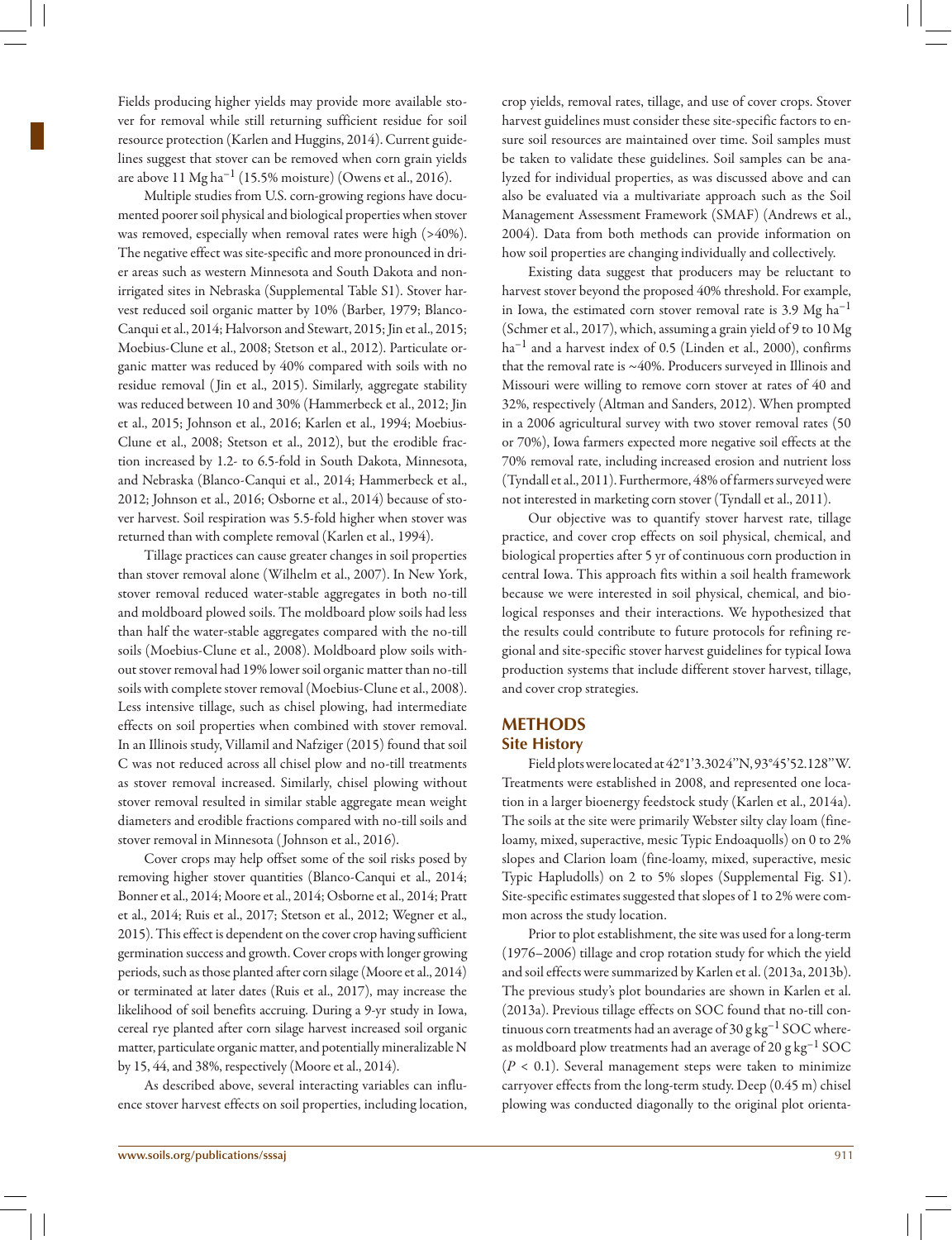

**Fig. 1. Plot layout and numbers for all studied tillage, cover crop, and stover removal treatments within the larger field design. Plots 420 and 422 were 780 m2; all other plots were 1040.5 m2.**

tion in both 2006 and 2007. During the 2007 growing season, oat (*Avena sativa* L.) was grown and harvested for both grain and straw to create a uniform pretreatment cropping effect. New plot boundaries created 88 experimental plots compared with the previous study's 40 plots.

#### **Treatments**

The data presented in this paper focus on eight continuous corn treatments combining stover harvest, tillage practice, and cover crop use (Fig. 1). Each treatment was replicated four times using 30 0.104-ha plots and two 0.078-ha plots. The smaller plots were created by grass waterways that provided surface drainage for the research site. Planting dates (Supplemental Table S2), fertilizer rates (Supplemental Table S3), and annual temperature and precipitation information (Supplemental Table S4) are included for reference. Side-dressed N fertilizer rates were increased in 2009 and 2010 to account for nutrient removal in the prior stover crop, but not in 2011 and 2012 (Supplemental Table S3), because the extra N was simply increasing  $NO<sub>3</sub>-N$ concentrations in suction lysimeter water samples (data not presented). Estimated stover removal rates were calculated by comparing corn grain and stover yield for these eight treatments from 2008 to 2012 with the assumption that the corn grain to aboveground biomass harvest index was 0.50. Stover harvest rates were approximately 0, 35, and 60%, for none, moderate (range: 1.7–5.6 Mg DM ha<sup>-1</sup>), and high (range: 3.7–8.0 Mg DM ha<sup>-1</sup>) removal rates, respectively. The treatments were as follows: notill with no stover removal (NT0), no-till with moderate stover removal (NT35), no-till with high stover removal (NT60), notill with moderate stover removal and rye cover crop (NTR35), no-till with high stover removal and rye cover crop (NTR60), chisel plow with no stover removal (C0), chisel plow with moderate stover removal, and chisel plow with high stover removal.

## **Soil Sampling**

Soil samples were collected following the fifth consecutive corn grain and stover harvest operation in the fall of 2012. Samples were collected across the plots, crossing into row, tracked, and untracked areas following the September harvest. Twenty-one surface samples were collected and composited for two sampling depths (0–5 and 5–15 cm) within each plot. Soil physical and biological measurements were conducted on these samples. Separate soil samples from these same two depths were collected on transects across each plot as part of annual fall soil testing. These samples were submitted to a commercial testing laboratory to measure soil nutrient data, including pH (1:1 soil/ water ratio), electrical conductivity (1:1 soil/water ratio), P (Bray I extraction), and K (ammonium acetate extraction).

Surface (0–5 and 5–15 cm) physical and biological indicators were evaluated by following the methods described in Karlen et al. (2013a) and the associated cited papers. Dry bulk density was calculated by oven-drying soil subsamples at 105°C, adjusting the sampled soil mass, and dividing by the volumetric sampling increment. A modified Yoder (1936) water-stable aggregate method was used and included a 5-min test time, a sieve rotation of 125 rpm, a 1.8-cm vertical stroke length, and five sieve classes (4–8, 2–4, 1–2,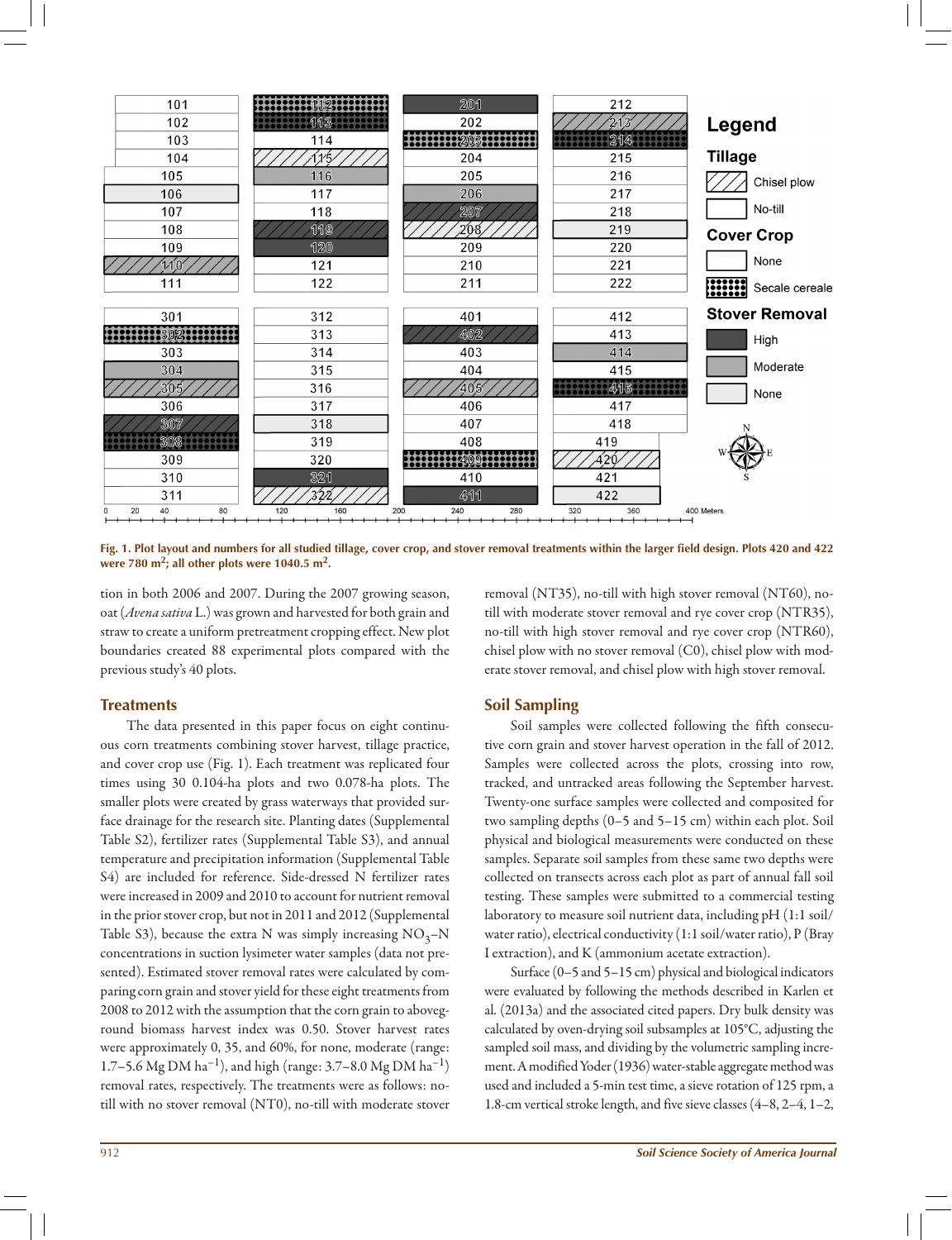0.5–1, and 0.25–0.50 mm). Aggregate stability is reported as the mass of stable aggregates >0.25 mm divided by the initial sample mass and expressed as a percentage. Soil organic C and total N were measured with the dry combustion. Particulate organic matter C and particulate organic matter N (POM-N) were measured following Cambardella and Elliott (1992). Microbial biomass C (MBC) was measured with the fumigation and extraction procedures of Vance et al. (1987) and correction factors from Sparling and West (1988). Microbial biomass C was not measured on the cover crop treatments. Potentially mineralizable N was measured via a 28-d aerobic incubation following Drinkwater et al. (1996). Ammonium and nitrate concentrations were measured with a 2 M KCl extraction for 1 h with a 5:1 solution/soil ratio. All analyses were conducted in research laboratories except for the commercial soil testing laboratory measurements mentioned above.

## **Data Analysis**

Soil properties were analyzed by depth (0–5 cm and 5–15 cm) with four replications for each increment. Individual soil properties were evaluated with mixed-effects ANOVA models in R (R Core Team, 2016) with field and replicate as random effects and tillage and residue removal as fixed effects. The interaction term for tillage × stover removal was included. This method compared soil effects for all treatments except for those with cover crops. Separately, cover crop effects were tested by conducting the same type of analysis using only no-till treatments with moderate or high stover removal rates in the comparison. Fixed effects for cover crop and stover removal (moderate or high only) were evaluated in this second series of analyses. In the results and discussion for this second set of analyses, only cover crop effects are discussed because this was the primary effect of interest. To assist in presentation and discussion, the results from NT35 and NT60 are repeated in the tables, as they were included in the statistical analysis of both datasets. All treatment effects were evaluated with  $P < 0.1$ . The tables report the mean value for each soil property and the text includes the mean value and SE. The CV was calculated for each soil property to show sample variability and help interpret the statistical results. The SD was divided by the mean and multiplied by 100 to express the CV as a percentage.

Given the multiple analyses conducted on the soil results, two decision criteria were used to determine which results to discuss and emphasize. Our criteria were: first, a tested effect needed to have statistical significance  $(P < 0.1)$ ; second, the results needed to show some ordering in their values that matched current soil science knowledge. For example, a trend would be considered to have occurred if SOC tended to be highest in soils with no stover removal, at an intermediate level with moderate stover removal, and lowest in the high stover removal treatments. Field data rarely follow these idealized relationships because of spatial variability, but these criteria were used to focus interpretation and highlight effects that may be useful for developing sustainable stover harvest guidelines. For statistically significant results that identified an ordered trend in soil effects, contrasts were generated with Tukey's honest significant difference in the

In addition to the single-variable analysis described above, a complementary multivariate approach compared results across all treatments and sampling depths using the SMAF (Andrews et al., 2004). Nine of the listed soil indicators in Andrews et al. (2004) were analyzed, including physical (bulk density, aggregate stability), chemical (pH, electrical conductivity, soil test P, soil test K), and biological properties (total organic C, MBC, PMN). Scores were generated for each plot. The data for soil test P, soil test K, pH, and electrical conductivity were taken from the annual fall soil samples that were collected from the same sample depths (0–5 cm and 5–15 cm). The soil series that appeared to cover the largest area for each plot (Supplemental Fig. S1) was used in the SMAF scoring functions to select the dominant soil texture class. This texture class was applied to texture-specific response curves for each soil quality indicator.

Soil health indicators were scored separately by depth increment. Microbial biomass C was not analyzed for treatments that included a cereal rye cover crop. The SMAF analysis was conducted with and without the MBC data and both results are presented. Pairwise comparisons among the eight treatments for total SMAF index values without the MBC data included were analyzed with Tukey's honest significance difference test with a 90% confidence interval. Total SMAF index values for each sample were computed by averaging all measured individual indicator values. The total index values were averaged by tillage, residue removal, depth, and cover crop to identify if any trends occurred. Scoring functions continue to be refined and more research is needed to determine how to interpret the implications of significant differences among index values. All soil data are included in Supplemental File S1.

## **Results and Discussion Bulk Density, Water-Stable Aggregates, and C Measurements from 0 to 5 cm**

A comparison of tillage and stover removal treatments indicated that increased tillage intensity and higher stover removal rates did not always lower soil aggregate stability and C-related soil properties (Table 1). Bulk density was not significantly different across the six treatments. For water-stable aggregates, separate tillage and residue removal effects were found. However, the higher values for the NT0 treatment may have affected both of these results. When compared by stover removal, the no stover removal (C0, NT0) group had a higher average than the other stover removal groups. When grouped by tillage, the no-till group average again benefitted from the NT0 aggregate stability value. Similar results in which the direction of response did not meet expectations were noted for SOC, mineral-associated C, POM-C, and MBC. The values of all five properties were slightly higher for chisel plow treatments at the moderate removal rate, but the trend was reversed for NT60. These results indicate that after five corn crops on these central Iowa soils, the measured properties were not consistently affected by tillage or stover removal rate.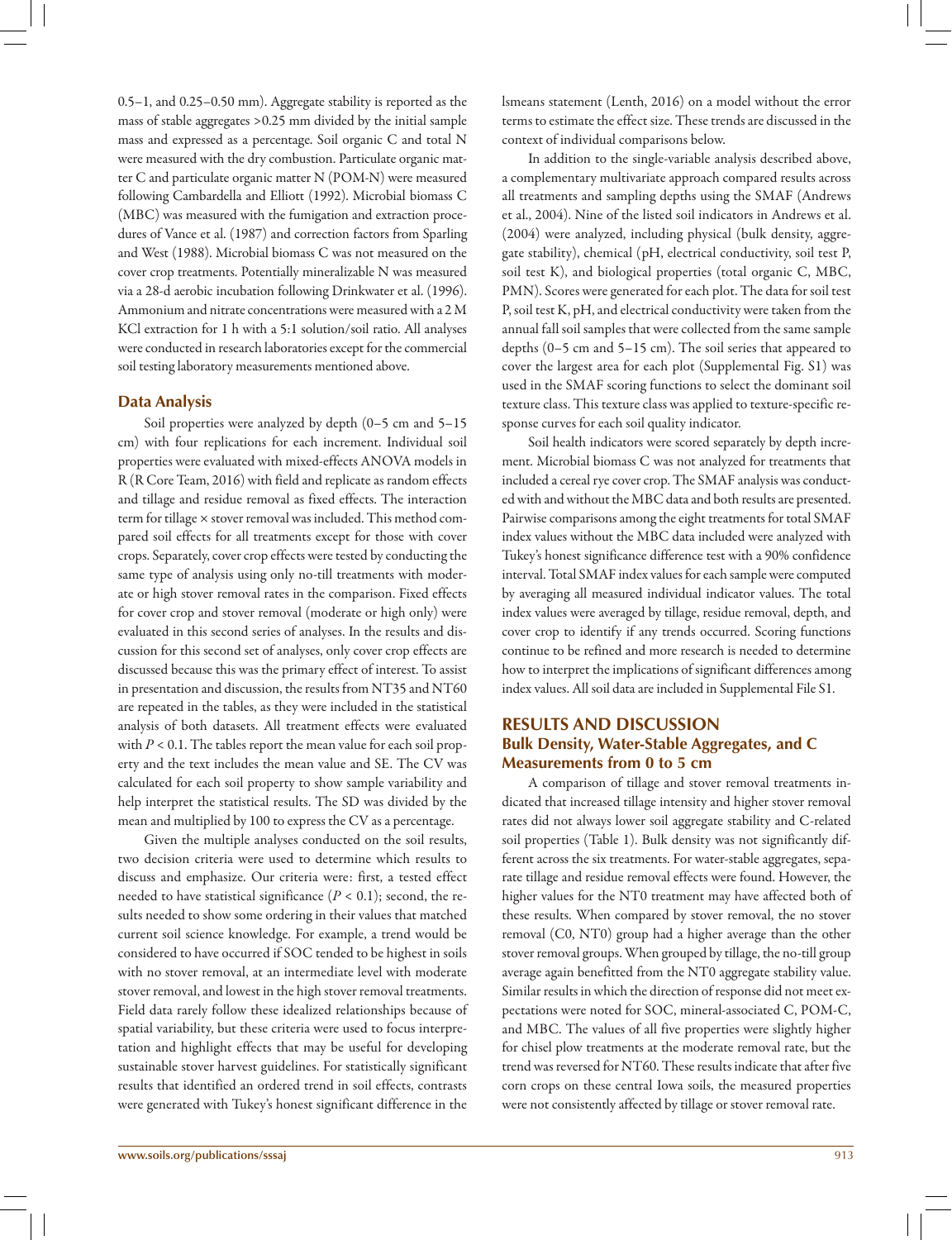| Table 1. Tillage, stover removal, and cover crop treatment effects on average bulk density (BD), water-stable aggregates (WSA), |  |  |
|---------------------------------------------------------------------------------------------------------------------------------|--|--|
| and C and N measurements in surface (0–5 cm) soil.                                                                              |  |  |

|                                          |                | BD                       |      | $NH_4-N$ $NO_3-N$   | <b>MBC</b>               | <b>PMN</b>               | <b>TN</b>      | <b>OC</b>    | Mineral-associated       |              | <b>POM</b>              |                    |  |
|------------------------------------------|----------------|--------------------------|------|---------------------|--------------------------|--------------------------|----------------|--------------|--------------------------|--------------|-------------------------|--------------------|--|
| <b>Treatment+</b>                        | WSA‡           |                          |      |                     |                          |                          |                |              | N                        | C            | N                       | C                  |  |
|                                          | $g 100 g^{-1}$ | $g \text{ cm}^{-3}$      |      | -μg g <sup>-1</sup> |                          |                          |                | $-mg g^{-1}$ | $\mu$ g g <sup>-1</sup>  | $mg g^{-1}$  | $\mu$ g g <sup>-1</sup> | $mg g^{-1}$        |  |
| CO                                       | 37             | 1.1                      | 5    | 69                  | 327                      | 29                       | 2              | 23           | 1607                     | 18           | 466                     | 6                  |  |
| N <sub>T</sub> <sub>0</sub>              | 48             | 1.1                      | 30   | 75                  | 299                      | 30                       | 3              | 31           | 1882                     | 21           | 619                     | 10                 |  |
| C <sub>35</sub>                          | 34             | 1.1                      | 3    | 69                  | 251                      | 22                       | 2              | 27           | 1846                     | 21           | 479                     | 6                  |  |
| <b>NT35</b>                              | 34             | 1.1                      | 27   | 61                  | 216                      | 9                        | $\overline{2}$ | 23           | 1675                     | 18           | 395                     | 5                  |  |
| C60                                      | 36             | 1.0                      | 18   | 75                  | 202                      | $-12$                    | 2              | 23           | 1805                     | 19           | 290                     | $\overline{4}$     |  |
| <b>NT60</b>                              | 41             | 1.1                      | 24   | 68                  | 244                      | 26                       | 2              | 27           | 1886                     | 21           | 529                     | 6                  |  |
| NTR <sub>35</sub>                        | 44             | 1.2                      | 12   | 44                  | $\overline{\phantom{0}}$ | 54                       | $\overline{2}$ | 23           | 1614                     | 18           | 448                     | 5                  |  |
| NTR60                                    | 45             | 1.0                      | 13   | 68                  | -                        | 60                       | $\overline{2}$ | 29           | 1853                     | 21           | 593                     | 8                  |  |
| Tillage and stover removal comparison    |                |                          |      |                     |                          |                          |                |              |                          |              |                         |                    |  |
| <b>CV</b>                                | 17%            | $7\%$                    | 100% | 22%                 | 24%                      | 226%                     | 13%            | 16%          | 12%                      | 13%          | 31%                     | 39%                |  |
| $P < 0.1$ §                              | T, R           | $\overline{\phantom{0}}$ |      |                     |                          | $\overline{\phantom{0}}$ | $T \times R$   | $T \times R$ | $\overline{\phantom{0}}$ | $T \times R$ | T, R                    | T, R, T $\times$ R |  |
| Cover crop and stover removal comparison |                |                          |      |                     |                          |                          |                |              |                          |              |                         |                    |  |
| <b>CV</b>                                | 16%            | $7\%$                    | 83%  | 35%                 | $\overline{\phantom{0}}$ | 76%                      | 11%            | 15%          | 13%                      | 14%          | 46%                     | 43%                |  |
| P < 0.1                                  |                |                          |      |                     |                          | C                        | R              | R            | R                        | R            |                         |                    |  |

† C0, chisel plow with no stover removal; NT0, no-till with no stover removal; C35, chisel plow with moderate stover removal; NT35, notill with moderate stover removal; C60, chisel plow with high stover removal; NT60, no-till with high stover removal; NTR35, no-till with moderate stover removal and cover crop; NTR60, no-till with high stover removal and cover crop; MBC, microbial biomass C; PMN, potentially mineralizable N; TN, total N; OC, organic C; POM, particulate organic matter N and C.

‡ Water-stable aggregates > 250 µm.

§  $P < 0.1$  using two-way ANOVA; T, tillage; R, residue; T × R, interaction; C, cover crop.

The most prominent effect for tillage and stover removal within the 0- to 5-cm depth increment was that NT0 had a higher POM-C value than any other treatment. However, as indicated by the CVs, POM-C also had the greatest variability with much of it resulting from the NT0 values. When compared with all other treatments, NT0 plots received the lowest amount of soil disruption, and POM-C in the NT0 treatment was approximately 1.9-fold higher than in all other treatments  $(P < 0.1)$ .

For the no-till cover crop and stover removal comparisons (Table 1), the only statistically significant cover crop difference was for water-stable aggregates. Water-stable aggregate contrasts showed  $44.6 \pm 4.3$  g  $100 \text{ g}^{-1}$  with cereal rye and  $37.7 \pm 4.3$  g 100  $g^{-1}$  without ( $P < 0.1$ ). Stover removal effects were significant for both SOC and mineral-associated C, with greater values occurring with higher amounts of removal. These results do not agree with previous findings (Supplemental Table S1) and should not be taken to suggest that stover removal increases SOC in Iowa. Stover removal rates did not include a complete removal treatment, which would have caused a larger contrast with the no stover removal treatments. Yield data from this site during these years found that corn grain yields were similar between chisel plow and no-till soils when corn stover was removed at moderate or high rates (data not shown). These similarities in yields suggest there was not a greater amount of belowground biomass occurring in NT60. However, belowground biomass was not directly measured in this study to test this hypothesis.

## **Nitrogen Measurements in Surface Soil (0–5 cm)**

Nitrogen application was based on stover removal rates and soil test results. A static N application rate was not used across all years. No-till soils had 3.2-fold higher  $NH_4$ –N than chisel plow soils (Table 1) with the contrast analysis showing  $27.1 \pm$ 9.3  $\mu$ g g<sup>-1</sup> NH<sub>4</sub>–N for no-till and 8.6 ± 9.3  $\mu$ g g<sup>-1</sup> NH<sub>4</sub>–N for chisel plow  $(P < 0.1)$ . Statistically significant effects were also noted for total N and POM-N, but trends for both soil properties indicated mixed results for tillage and stover removal treatments. This was similar to the findings observed for the C measurements (Table 1). One example is that both POM-N and total N were lowest in NT35, whereas CP35 had the highest values (Table 1). Regardless of the associated *P*-values, we could not identify any trends in these properties indicating that soil N was systematically responding to either tillage or stover removal.

For cover crop and stover removal treatments, PMN was 56.9  $\pm$  15.2 µg g<sup>-1</sup> in cover crop treatments (NTR35 and NTR60) compared with 17.5  $\pm$  15.2 µg g<sup>-1</sup> for no-till treatments without cover crops (NT35 and NT60) (*P* < 0.1) (Table 1). Total N and mineral-associated N increased at the higher stover removal rate compared with the moderate removal rate, but these two N indicators did not respond to cover crops.

Moore et al. (2014) found that PMN averaged 45  $\mu$ g N g<sup>-1</sup> when rye was grown following silage in a corn silage–soybean [*Glycine max* (L.) Merr.] rotation. For plots without cover crops, PMN averaged 36  $\mu$ g N g<sup>-1</sup> (Moore et al., 2014). The range in the NTR35, NTR60, NT35, and NT60 PMN encompassed similar PMN values. Soils in both studies were collected from central Iowa and, collectively, these values suggest likely values for PMN collected in continuous corn and corn silage–soybean rotations.

## **Soil Properties in Subsurface Soil (5–15 cm)**

Fewer significant effects were detected in samples from the 5- to 15-cm depth (Table 2), which is in agreement with other stover removal studies (Blanco-Canqui et al., 2014; Karlen et al.,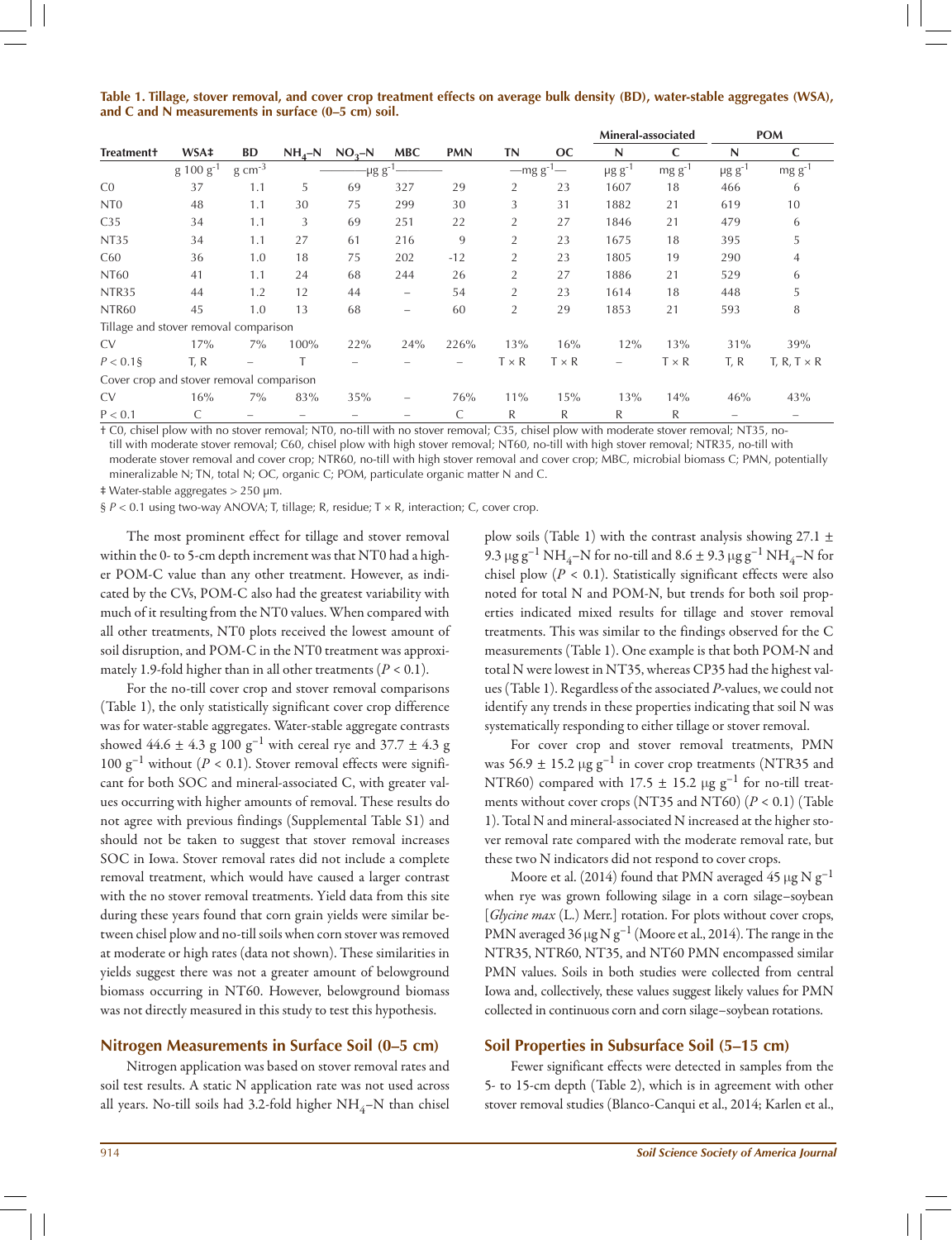|  |  |  |                                                                   |  |  | Table 2. Tillage, stover removal, and cover crop treatment effects on average bulk density (BD), water-stable aggregates (WSA), |  |
|--|--|--|-------------------------------------------------------------------|--|--|---------------------------------------------------------------------------------------------------------------------------------|--|
|  |  |  | and C and N measurements in subsurface soil $(5-15 \text{ cm})$ . |  |  |                                                                                                                                 |  |

|                                          |                    |                          |                |                          |                          |                          |                |              |                         | Mineral-associated |                          | <b>POM</b>     |
|------------------------------------------|--------------------|--------------------------|----------------|--------------------------|--------------------------|--------------------------|----------------|--------------|-------------------------|--------------------|--------------------------|----------------|
| <b>Treatment+</b>                        | WSA‡               | <b>BD</b>                | $NH_{4}-N$     | $NO3-N$                  | <b>MBC</b>               | <b>PMN</b>               | <b>TN</b>      | <b>OC</b>    | N                       | C                  | N                        | C              |
|                                          | $\rm g 100 g^{-1}$ | $g \text{ cm}^{-3}$      |                | -μg g <sup>-1</sup>      |                          |                          | $-mg g^{-1}$   |              | $\mu$ g g <sup>-1</sup> | $mg g^{-1}$        | $\mu$ g g <sup>-1</sup>  | $mg g^{-1}$    |
| CO                                       | 38                 | 1.3                      | 3              | 41                       | 207                      | $-18$                    | 2              | 21           | 1618                    | 18                 | 285                      | 3              |
| N <sub>T</sub> <sub>0</sub>              | 44                 | 1.2                      | 3              | 33                       | 212                      | 17                       | $\overline{2}$ | 25           | 1888                    | 22                 | 273                      | $\overline{4}$ |
| C <sub>35</sub>                          | 41                 | 1.2                      |                | 32                       | 255                      | 7                        | $\overline{2}$ | 26           | 1866                    | 22                 | 305                      | 4              |
| <b>NT35</b>                              | 37                 | 1.2                      |                | 42                       | 169                      | $-7$                     | $\overline{2}$ | 21           | 1642                    | 18                 | 249                      | $\overline{2}$ |
| C60                                      | 37                 | 1.2                      | 6              | 47                       | 205                      | $-8$                     | $\overline{2}$ | 25           | 1765                    | 20                 | 393                      | 5              |
| <b>NT60</b>                              | 43                 | 1.2                      | $\overline{2}$ | 39                       | 207                      | $-1$                     | $\overline{2}$ | 23           | 1776                    | 21                 | 230                      | 2              |
| NTR35                                    | 36                 | 1.3                      | $\overline{2}$ | 32                       | $\overline{\phantom{m}}$ | 30                       | $\overline{2}$ | 22           | 1569                    | 18                 | 441                      | 5              |
| NTR60                                    | 43                 | 1.3                      |                | 29                       | $\overline{\phantom{0}}$ | 61                       | $\overline{2}$ | 23           | 1709                    | 19                 | 301                      | 4              |
| Tillage and stover removal comparison    |                    |                          |                |                          |                          |                          |                |              |                         |                    |                          |                |
| <b>CV</b>                                | 19%                | 6%                       | 83%            | 33%                      | 16%                      | $-20%$                   | 14%            | 18%          | 12%                     | 15%                | 58%                      | 69%            |
| $P < 0.1$ §                              | -                  | $\overline{\phantom{0}}$ | $T \times R$   | $\overline{\phantom{0}}$ | $T, T \times R$          | $\overline{\phantom{0}}$ | -              | $T \times R$ | $T \times R$            | $T \times R$       | $\overline{\phantom{0}}$ |                |
| Cover crop and stover removal comparison |                    |                          |                |                          |                          |                          |                |              |                         |                    |                          |                |
| <b>CV</b>                                | 18%                | 6%                       | 110%           | 37%                      |                          | 196%                     | 12%            | 15%          | 11%                     | 14%                | 70%                      | 80%            |
| P < 0.1                                  |                    |                          | C, R           |                          |                          | C                        |                |              |                         |                    |                          |                |

† C0, chisel plow with no stover removal; NT0, no-till with no stover removal; C35, chisel plow with moderate stover removal; NT35, notill with moderate stover removal; C60, chisel plow with high stover removal; NT60, no-till with high stover removal; NTR35, no-till with moderate stover removal and cover crop; NTR60, no-till with high stover removal and cover crop; MBC, microbial biomass C; PMN, potentially mineralizable N; TN, total N; OC, organic C; POM, particulate organic matter N and C.

‡ Water-stable aggregates > 250 µm.

§ Treatment effects  $P < 0.1$  using two-way ANOVA. T, tillage; R, residue; T × R, interaction; C, cover crop.

1994; Ruis et al., 2017; Villamil and Nafziger, 2015). Trends in soil effects were not found as a result of stover removal or tillage. The primary effect  $(P < 0.1)$  within the 5- to 15-cm depth was that no-till with cover crops (NTR35 and NTR60) had 45.5  $\pm$ 25.2  $\mu$ gg<sup>-1</sup> PMN compared with -3.7  $\pm$  25.2  $\mu$ gg<sup>-1</sup> PMN for notill treatments without cover crops (NT35 and NT60). Moore et al. (2014) reported PMN values for 5- to 10-cm samples that were  $\sim$ 25 µg g<sup>-1</sup> PMN for rye grown after both corn silage and soybean and 19  $\mu$ g g<sup>-1</sup> PMN for rotations that did not include rye.

The 5- to 15-cm PMN value range found in this study again bracket the findings from Moore et al. (2014). However, the broader ranges in this study compared with the Moore et al. (2014) report could be caused by several factors. Moore et al. (2014) collected soil samples from untracked inter-rows in June, but in this study, we collected samples across the entire plot in the fall. Potentially mineralizable N can fluctuate over time (Bonde and Rosswall, 1987), and values showed larger variability in no-till than conventional till soils over 18 mo (Cabrera et al., 1994). The experimental design in Moore et al. (2014) included a greater sample size with 10 replicates in two adjacent fields sampled for 2 yr.

#### **Soil Management Assessment Framework analysis**

Soil quality index and SHI scores were similar among the eight treatments within each sampling depth (Table 3). Treatments with greater levels of stover removal did not have lower indicator scores. Chemical (pH, electrical conductivity, P, and K), physical (bulk density and aggregate stability), and biological (SOC, MBC, and PMN) group average SHI scores ranged from 0.74 to 0.98, from 0.59 to 1.00, and from 0.21 to 0.96, respectively. In an actively managed soil, nutrient availability is commonly addressed through annual nutrient applications

and lime applications as needed that would affect the soil from 0 to 15 cm regardless of other management factors included in this study. The range in SHI scores for physical and biological properties reflects the greater variability with these measurements than those for chemical properties in agricultural soils.

Stover harvest did not cause the index values to move outside of previously found ranges. The index values from this study (Table 3) fit within existing ranges found in agricultural soils in this region (Hammac et al., 2016; Jokela et al., 2011; Karlen et al., 2014b, 2017; Stewart et al., 2015). Generally, higher index values suggest improved soil functioning. Index values from watersheds across the Midwest from 0- to 5-cm and 5- to 15-cm samples ranged from 0.78 to 0.92 and from 0.63 to 0.75, respectively (Karlen et al., 2014b). In Wisconsin, the index values ranged from 0.81 to 0.96 and from 0.73 to 0.84 at these same depths, respectively ( Jokela et al., 2011). In Indiana, total index values ranged from 0.80 to 0.95 and from 0.71 to 0.78 at these same depths, respectively (Hammac et al., 2016). Results from 264 on-farm soil samples, collected from a 0- to 15-cm sample depth, found soil index values ranged from ~0.70 to 0.98 (Karlen et al., 2017). Increasing the index value for a given farm could occur by looking at which soil property or combination of properties was lowest. Index values may also change as scoring functions are refined or if additional soil properties are included in scoring functions, such as permanganate-oxidizable C ( Jokela et al., 2011). Though these four studies were not focused on stover removal in continuous corn, the results offer a useful comparison with other agricultural soils. Stewart et al. (2015) included corn stover removal at a marginally productive site in Nebraska. The no-till 50% residue removal rate lowered soil quality index scores for SOC, aggregate stability, and MBC compared with no residue removal.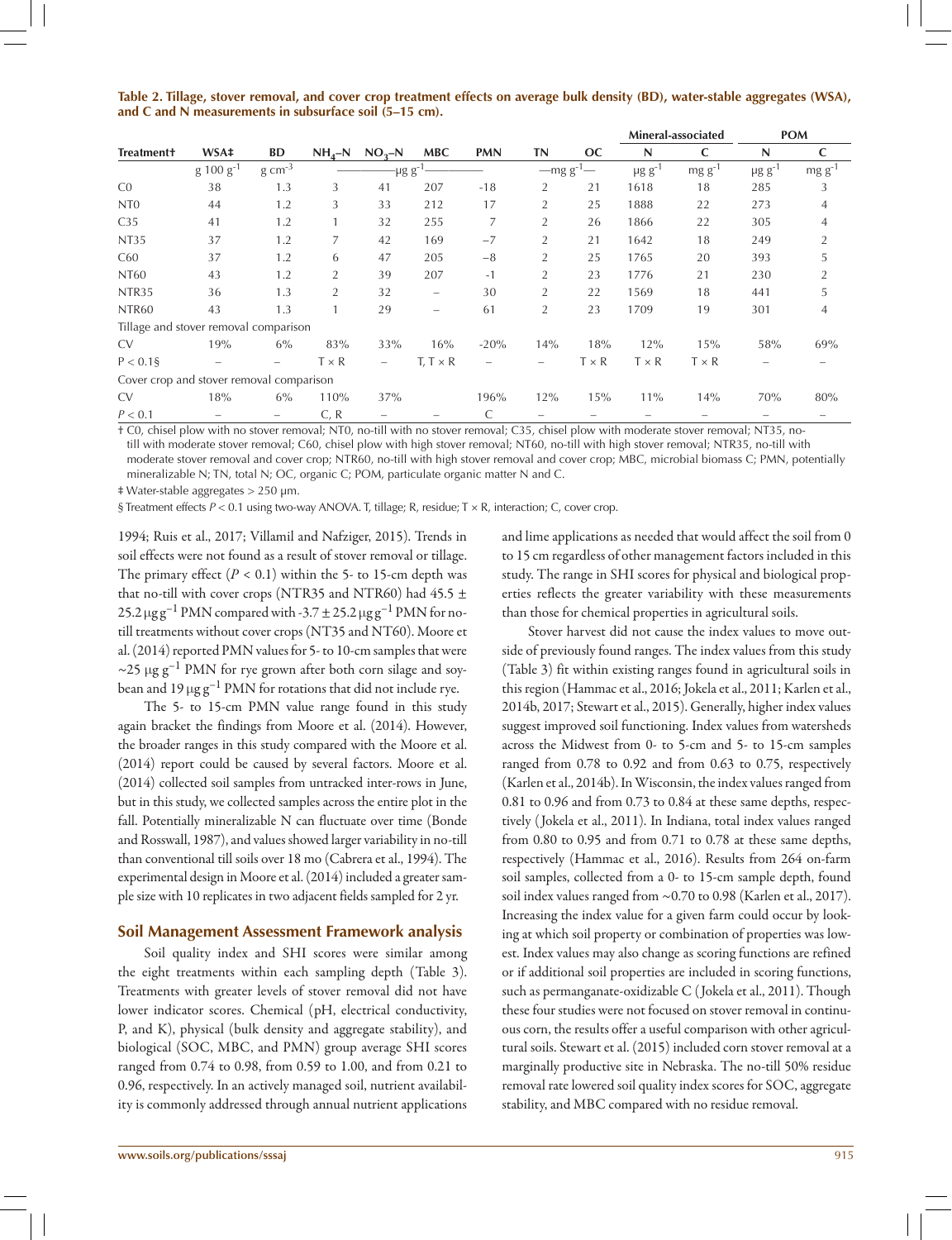**Table 3. Average soil health indicator (SHI) scores for the Soil Management Assessment Framework (SMAF) for the 0- to 5 and 5- to 15-cm samples by treatment, including and excluding microbial biomass C (MBC).**

|                   | <b>SHI with MBC</b>             |                                 | <b>SHI without MBC+</b>                                                                      |                                       |  |  |  |
|-------------------|---------------------------------|---------------------------------|----------------------------------------------------------------------------------------------|---------------------------------------|--|--|--|
| <b>Treatments</b> |                                 | $0-5$ cm $5-15$ cm              | $0-5$ cm                                                                                     | $5-15$ cm                             |  |  |  |
| CO                |                                 | $0.85 \pm 0.02$ $0.66 \pm 0.02$ | $0.87 \pm 0.03$ ab $0.71 \pm 0.02$ b                                                         |                                       |  |  |  |
| N <sub>TO</sub>   |                                 | $0.85 \pm 0.04$ $0.72 \pm 0.04$ |                                                                                              | $0.88 \pm 0.04$ ab $0.78 \pm 0.04$ ab |  |  |  |
| C <sub>35</sub>   |                                 | $0.81 \pm 0.04$ $0.76 \pm 0.04$ |                                                                                              | $0.85 \pm 0.04$ ab $0.81 \pm 0.04$ ab |  |  |  |
| NT35              |                                 | $0.76 \pm 0.06$ $0.68 \pm 0.06$ |                                                                                              | $0.80 \pm 0.05b$ 0.73 $\pm$ 0.06ab    |  |  |  |
| C60               | $0.78 \pm 0.04$ $0.70 \pm 0.01$ |                                 |                                                                                              | $0.83 \pm 0.04$ ab $0.74 \pm 0.01$ ab |  |  |  |
| NT60              |                                 | $0.84 \pm 0.03$ $0.72 \pm 0.04$ |                                                                                              | $0.89 \pm 0.03$ ab $0.77 \pm 0.04$ ab |  |  |  |
| NTR <sub>35</sub> | $-$ ‡                           | $-$ ‡                           |                                                                                              | $0.91 \pm 0.02$ ab $0.83 \pm 0.03$ ab |  |  |  |
| NTR60             | $ \pm$                          | $-$ ‡                           | $0.95 \pm 0.00a$ $0.87 \pm 0.03a$                                                            |                                       |  |  |  |
|                   |                                 |                                 | $\pm$ Letters indicate cignificant differences ( $D \times 0.1$ ) within a soil cample death |                                       |  |  |  |

† Letters indicate significant differences (*P* < 0.1) within a soil sample depth column according to Tukey's honest significance difference test.

‡Not analyzed on these samples; the pairwise comparison was only run on the results for SHI without MBC.

§ C0, chisel plow with no stover removal; NT0, no-till with no stover removal; C35, chisel plow with moderate stover removal; NT35, notill with moderate stover removal; C60, chisel plow with high stover removal; NT60, no-till with high stover removal; NTR35, no-till with moderate stover removal and cover crop; NTR60, no-till with high stover removal and cover crop.

### **Management Options**

When soil properties were evaluated individually, the two most prominent effects were that POM-C was highest in N0 and PMN was greater in no-till treatments with moderate or high stover removal that included cover crops. Because of the experimental design, a no-till continuous corn with stover removal and a cereal rye cover crop treatment was not included. The other effects of tillage or removal rate did not suggest common groupings by tillage intensity or removal rate (i.e. none vs. high) (Table 1 and Table 2). Soil properties did not routinely cluster by increasing rates of stover removal or tillage type. The SMAF results (Table 3) suggested that higher amounts of stover removal were not reducing average indicator scores. A nonstatistically significant trend suggested that the presence of cover crops increased indicator scores; however, these results must be considered in the context of the experimental design because cover crops were also not grown in chisel plow soils.

Although these relatively short-term results did not suggest universal soil effects from increasing the stover removal rate or by tillage treatment, some measurements agreed with previous findings. The soil results for C0 and NT0 were similar to those previously measured at this site (Karlen et al., 2013a). There was no stover removal in the original long-term continuous corn study, thus making those data a useful baseline for the C0 and NT0 samples collected in 2012. Expressed as fold differences after dividing no-till measurements by chisel plow measurements, the results from the long-term study showed 1.3-, 1.2-, 1.7-, 1.4-, and 1.6-fold increases in water-stable aggregates, SOC, MBC, PMN, and POM-C, respectively, for no-till management within the 0 to 5-cm sampling depth (Karlen et al., 2013a).

Comparing NT0 and C0 means from the 0- to 5-cm 2012 sampling data (Table 1) the no-till treatments increased waterstable aggregates, SOC, MBC, PMN, and POM-C by 1.3-, 1.3-, 0.9-, 1.0-, and 1.7-fold, respectively, compared with chisel plowing. Considering the trend among means from these two treatments only, the soil results from 2012 support the observed longterm trends except for MBC and PMN. Those soil effects may take a longer time period to develop, as the soils from Karlen et al. (2013a) were in continuous corn for 26 yr and the treatments in the current study have been in place only 5 yr.

The observed effects of tillage and stover removal are similar to previous studies from Illinois (Villamil and Nafziger, 2015) and New York (Moebius-Clune et al., 2008). Villamil and Nafziger (2015) found that in Illinois, the combination of chisel plow and stover removal did not always reduce SOC. In New York, tillage had a greater effect on soil properties than stover removal after 32 yr of continuous corn (Moebius-Clune et al., 2008). This is in contrast to the studies from drier regions of the U.S., where no-till is routinely practiced and irrigation may be needed to produce crops (Supplemental Table S1). For example, SOC was reduced by 9% after 3 yr of 63% corn stover removal in no-till, irrigated continuous corn in Nebraska at 0- to 2.5-cm sampling depths (Blanco-Canqui et al., 2014). Using a 55% corn stover removal rate for 12 yr in rainfed continuous corn production in Nebraska, Jin et al. (2015) found a 40% reduction in POM-C. The POM-C results from this current study demonstrate that a reduction can occur either because of stover removal or tillage.

The site selected for this research could be a suitable location for stover removal at rates close to the existing 40% recommendation. Negative trends across all soil indicators did not occur as the stover harvest rate increased. The site was not classified as highly erodible and the slopes were less than 5% in all locations. The removal rates did not include a complete removal treatment, which would have probably caused greater surface soil effects than could be seen with the estimated 35% and 60% stover removal rates. These studied rates may provide a reasonable management approach that balances residue management with soil protection. The difficulty in detecting trends related to stover removal and tillage indicates that the inherent soil variability at the site remained greater than any new variability imposed by the tillage, stover removal, or cover crop effects. Alternatively, any variability introduced only by residue removal was not greater than the existing soil effects from tillage.

On the basis of the results from this study, some stover can be removed from central Iowa soils with fewer effects on soil properties than would be seen in other regions where sustainable stover removal rates are more limited. No-till and chisel plow soils performed similarly according to the SMAF results, suggesting that either practice could be effective as a companion practice for stover removal. However, the lower impact on soil properties does not imply that stover removal has no consequences. In this study, POM-C decreased when some stover was removed, even under no-till. Particulate organic matter C is not currently included in SMAF scoring functions. The relative importance of this effect requires continued research efforts into POM-C and its effects on soil functions.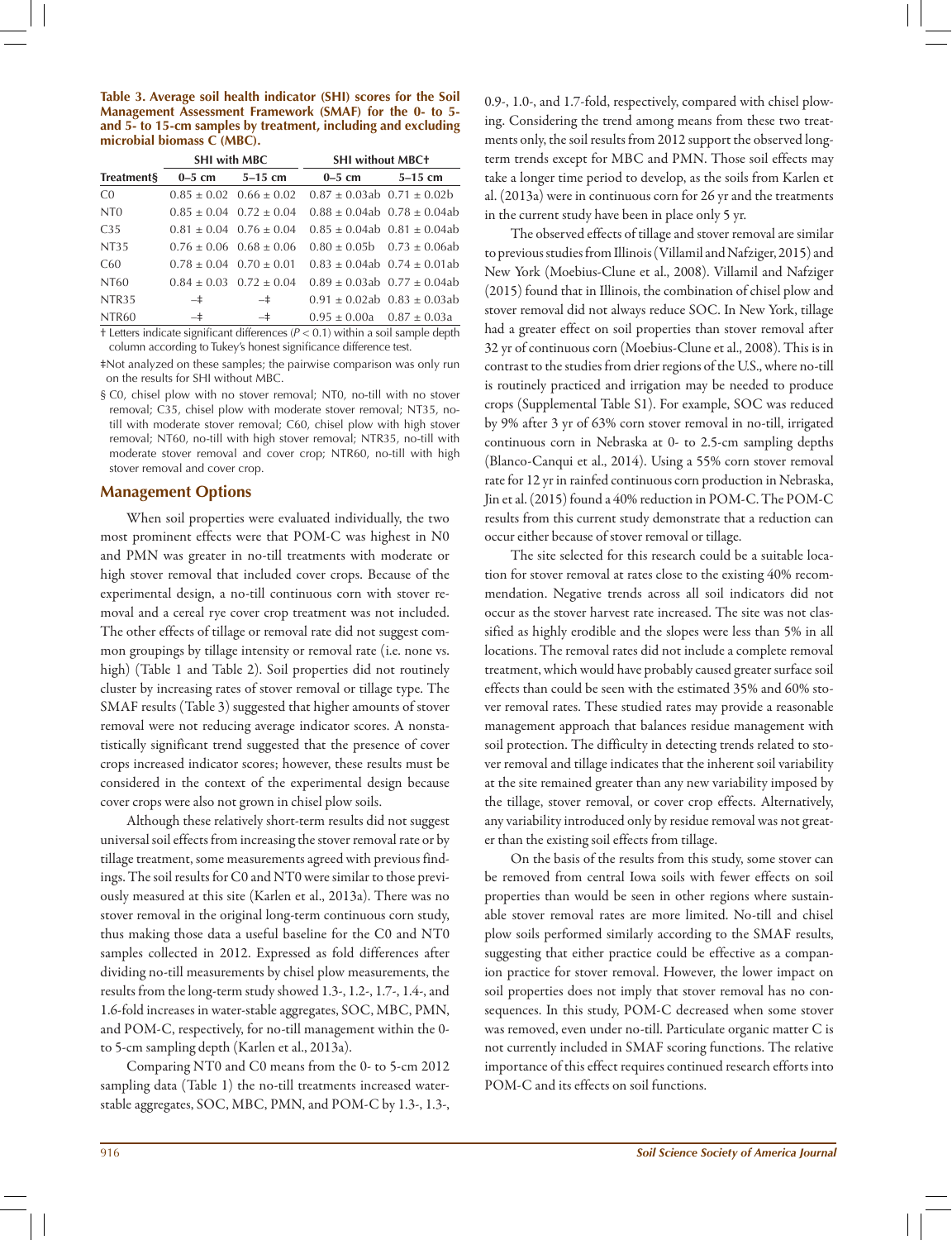## **Conclusions**

The results from this current study agree with previous recommendations to maintain at least 60% aboveground biomass to protect soil resources (Wilhelm et al., 2010). After 5 yr of continuous corn with three stover removal rates (0, 35, or 60%), all soil properties were not affected negatively as corn stover removal rates increased. Two key soil health indicators that reflected treatment effects were POM-C and PMN. Soil samples (0–5 cm) under NT0 had 1.9-fold higher POM-C than other treatments. In NTR35 and NTR60 increased PMN at 0 to 5 and 5 to 15 cm. The SMAF values suggested that indicator values varied by tillage, sampling depth, and cover crop use but not by residue removal. For central Iowa soils on nearly level slopes, removing stover at approximately 35 to 60% of aboveground biomass may protect soil resources while providing animal feed or bioproduct feedstock. However, the soil results for the NT0 treatment indicated that some tradeoffs will occur, such as lower POM-C when stover is removed. These findings point to the ongoing need to further our understanding of soil processes and functions to develop best residue management practices.

#### **Supplemental Information**

Supplemental Fig. S1, map of the research site. Supplemental Table S1, stover removal effects from previous studies. Supplemental Table S2, site planting information. Supplemental Table S3, fertilizer information. Supplemental Table S4, county weather and crop yield data. Dataset File S1: Soil data provided as a .csv file.

#### **Acknowledgments**

The USDA is an equal opportunity provider and employer. The use of trade, firm, or corporation names in this manuscript is for the information and convenience of the reader. Such use does not constitute an official endorsement or approval by the USDA or the ARS of any product or service to the exclusion of others that may be suitable. The participation of John F. Obrycki in this project was supported in part by an appointment to the ARS Research Participation Program administered by the Oak Ridge Institute for Science and Education (ORISE) through an interagency agreement between the U.S. Department of Energy (DOE) and the USDA. ORISE is managed by ORAU under DOE contract number DE-SC0014664. Project analysis made possible through the diligent and thorough sampling, site management, and sample analysis conducted by Larry Pellack, Gary Radke, Ben Knutson, and Jay Berkey. We thank the anonymous reviewers for improving the manuscript with their questions and suggestions.

#### **References**

- Al-Kaisi, M.M., S.V. Archontoulis, D. Kwaw-Mensah, and F. Miguez. 2015. Tillage and crop rotation effects on corn agronomic response and economic returns at seven Iowa locations. Agron. J. 107:1411–1424. [doi:10.2134/agronj14.0470](http://dx.doi.org/10.2134/agronj14.0470)
- Altman, I., and D. Sanders. 2012. Producer willingness and ability to supply biomass: Evidence from the U.S. Midwest. Biomass Bioenergy 36:176–181. [doi:10.1016/j.biombioe.2011.10.031](http://dx.doi.org/10.1016/j.biombioe.2011.10.031)
- Andrews, S.S., D.L. Karlen, and C.A. Cambardella. 2004. The soil management assessment framework: A quantitative soil quality evaluation method. Soil Sci. Soc. Am. J. 68:1945–1962. [doi:10.2136/sssaj2004.1945](http://dx.doi.org/10.2136/sssaj2004.1945)
- Barber, S. 1979. Corn residue management and soil organic matter. Agron. J. 71:625– 627. [doi:10.2134/agronj1979.00021962007100040025x](http://dx.doi.org/10.2134/agronj1979.00021962007100040025x)

Blanco-Canqui, H., R.B. Ferguson, V.L. Jin, M.R. Schmer, B.J. Wienhold, and J.

Tatarko. 2014. Can cover crop and manure maintain soil properties after stover removal from irrigated no-till corn? Soil Sci. Soc. Am. J. 78:1368–1377. [doi:10.2136/sssaj2013.12.0550](http://dx.doi.org/10.2136/sssaj2013.12.0550)

- Bonde, T.A., and T. Rosswall. 1987. Seasonal variation of potentially mineralizable nitrogen in four cropping systems. Soil Sci. Soc. Am. J. 51:1508–1514. [doi:10.2136/sssaj1987.03615995005100060019x](http://dx.doi.org/10.2136/sssaj1987.03615995005100060019x)
- Bonner, I.J., D.J. Muth, Jr., J.B. Koch, and D.L. Karlen. 2014. Modeled impacts of cover crops and vegetative barriers on corn stover availability and soil quality. Bioenergy Res. 7:576–589. [doi:10.1007/s12155-014-9423-y](http://dx.doi.org/10.1007/s12155-014-9423-y)
- Cabrera, M.L., D.E. Kissel, and M.F. Vigil. 1994. Potential nitrogen mineralization: Laboratory and field evaluation. In: J.L. Havlin and J.S. Jacobson, editors, Soil testing: Prospects for improving nutrient recommendations, SSSA Spec. Publ. 40. SSSA and ASA, Madison, WI. p. 15–30.
- Cambardella, C.A., and E.T. Elliott. 1992. Particulate soil organic-matter changes across a grassland cultivation sequence. Soil Sci. Soc. Am. J. 56:777–783. [doi:10.2136/sssaj1992.03615995005600030017x](http://dx.doi.org/10.2136/sssaj1992.03615995005600030017x)
- Drinkwater, L.E., C.A. Cambardella, J.D. Reeder, and C.W. Rice. 1996. Potentially mineralizable nitrogen as an indicator of biologically active soil nitrogen. In: J.W. Doran and A.J. Jones, editors, Methods for assessing soil quality. SSSA Spec. Publ. 49. SSSA, Madison, WI. p. 217–229.
- Halvorson, A.D., and C.E. Stewart. 2015. Stover removal affects no-till irrigated corn yields, soil carbon, and nitrogen. Agron. J. 107:1504–1512. [doi:10.2134/](http://dx.doi.org/10.2134/agronj15.0074) [agronj15.0074](http://dx.doi.org/10.2134/agronj15.0074)
- Hammac, W.A., D.E. Stott, D.L. Karlen, and C.A. Cambardella. 2016. Crop, tillage, and landscape effects on near-surface soil quality indices in Indiana. Soil Sci. Soc. Am. J. 80:1638–1652. [doi:10.2136/sssaj2016.09.0282](http://dx.doi.org/10.2136/sssaj2016.09.0282)
- Hammerbeck, A., S.J. Stetson, S. Osborne, T. Schumacher, and J. Pikul, Jr. 2012. Corn residue removal impact on soil aggregates in a no-till corn/soybean rotation. Soil Sci. Soc. Am. J. 76:1390–1398. [doi:10.2136/sssaj2011.0421](http://dx.doi.org/10.2136/sssaj2011.0421)
- Jin, V.L., M.R. Schmer, B.J. Wienhold, C.E. Stewart, G.E. Varvel, A.J. Sindelar, et al. 2015. Twelve years of stover removal increases soil erosion potential without impacting yield. Soil Sci. Soc. Am. J. 79:1169–1178. [doi:10.2136/](http://dx.doi.org/10.2136/sssaj2015.02.0053) [sssaj2015.02.0053](http://dx.doi.org/10.2136/sssaj2015.02.0053)
- Johnson, J.M.F., J.M. Novak, G.E. Varvel, D.E. Stott, S.L. Osborne, D.L. Karlen, et al. 2014. Crop residue mass needed to maintained soil organic carbon levels: Can it be determined? Bioenergy Res. 7:481–490. [doi:10.1007/s12155-013-](http://dx.doi.org/10.1007/s12155-013-9402-8) [9402-8](http://dx.doi.org/10.1007/s12155-013-9402-8)
- Johnson, J.M.F., J.S. Strock, J.E. Tallaksen, and M. Reese. 2016. Corn stover harvest changes in soil hydrology and soil aggregation. Soil Tillage Res. 161:106–115. [doi:10.1016/j.still.2016.04.004](http://dx.doi.org/10.1016/j.still.2016.04.004)
- Jokela, W., J. Posner, J. Hedtcke, T. Balser, and H. Read. 2011. Midwest cropping system effects on soil properties and on a soil quality index. Agron. J. 103:1552–1562. [doi:10.2134/agronj2010.0454](http://dx.doi.org/10.2134/agronj2010.0454)
- Karlen, D.L., S.J. Birrell, J.M.F. Johnson, S.L. Osborne, T.E. Schumacher, G.E. Varvel, et al. 2014a. Multilocation corn stover harvest effects on crop yields and nutrient removal. Bioenergy Res. 7:528–539. [doi:10.1007/s12155-014-9419-7](http://dx.doi.org/10.1007/s12155-014-9419-7)
- Karlen, D.L., C.A. Cambardella, J.L. Kovar, and T.S. Colvin. 2013a. Soil quality response to long-term tillage and crop rotation practices. Soil Tillage Res. 133:54–64. [doi:10.1016/j.still.2013.05.013](http://dx.doi.org/10.1016/j.still.2013.05.013)
- Karlen, D.L., N.J. Goeser, K.S. Veum, and M.A. Yost. 2017. On-farm soil health evaluations: Challenges and opportunities. J. Soil Water Conserv. 72(2):26A–31A. [doi:10.2489/jswc.72.2.26A](http://dx.doi.org/10.2489/jswc.72.2.26A)
- Karlen, D.L., and D.R. Huggins. 2014. Crop residues. In: D.L. Karlen, editor, Cellulosic energy cropping systems. John Wiley & Sons, Ltd., Hoboken, NJ. p. 131–147.
- Karlen, D.L., J.L. Kovar, C.A. Cambardella, and T.S. Colvin. 2013b. Thirty-year tillage effects on crop yield and soil fertility indicators. Soil Tillage Res. 130:24–41. [doi:10.1016/j.still.2013.02.003](http://dx.doi.org/10.1016/j.still.2013.02.003)
- Karlen, D.L., D.E. Stott, C.A. Cambardella, R.J. Kremer, K.W. King, and G.W. McCarty. 2014b. Surface soil quality in five midwestern cropland Conservation Effects Assessment Project watersheds. J. Soil Water Conserv. 69(5):393–401. [doi:10.2489/jswc.69.5.393](http://dx.doi.org/10.2489/jswc.69.5.393)
- Karlen, D.L., N.C. Wollenhaupt, D.C. Erbach, E.C. Berry, J.B. Swan, N.S. Eash, et al. 1994. Crop residue effects on soil quality following 10-years of no-till corn. Soil Tillage Res. 31:149–167. [doi:10.1016/0167-1987\(94\)90077-9](http://dx.doi.org/10.1016/0167-1987(94)90077-9)
- Lenth, R.V. 2016. Least-squares means: The R package lsmeans. J. Stat. Softw. 69(1):1–33. [doi:10.18637/jss.v069.i01](http://dx.doi.org/10.18637/jss.v069.i01)
- Linden, D.R., C.E. Clapp, and R.H. Dowdy. 2000. Long-term corn grain and stover yields as a function of tillage and residue removal in east central Minnesota. Soil Tillage Res. 56:167–174. [doi:10.1016/S0167-1987\(00\)00139-2](http://dx.doi.org/10.1016/S0167-1987(00)00139-2)